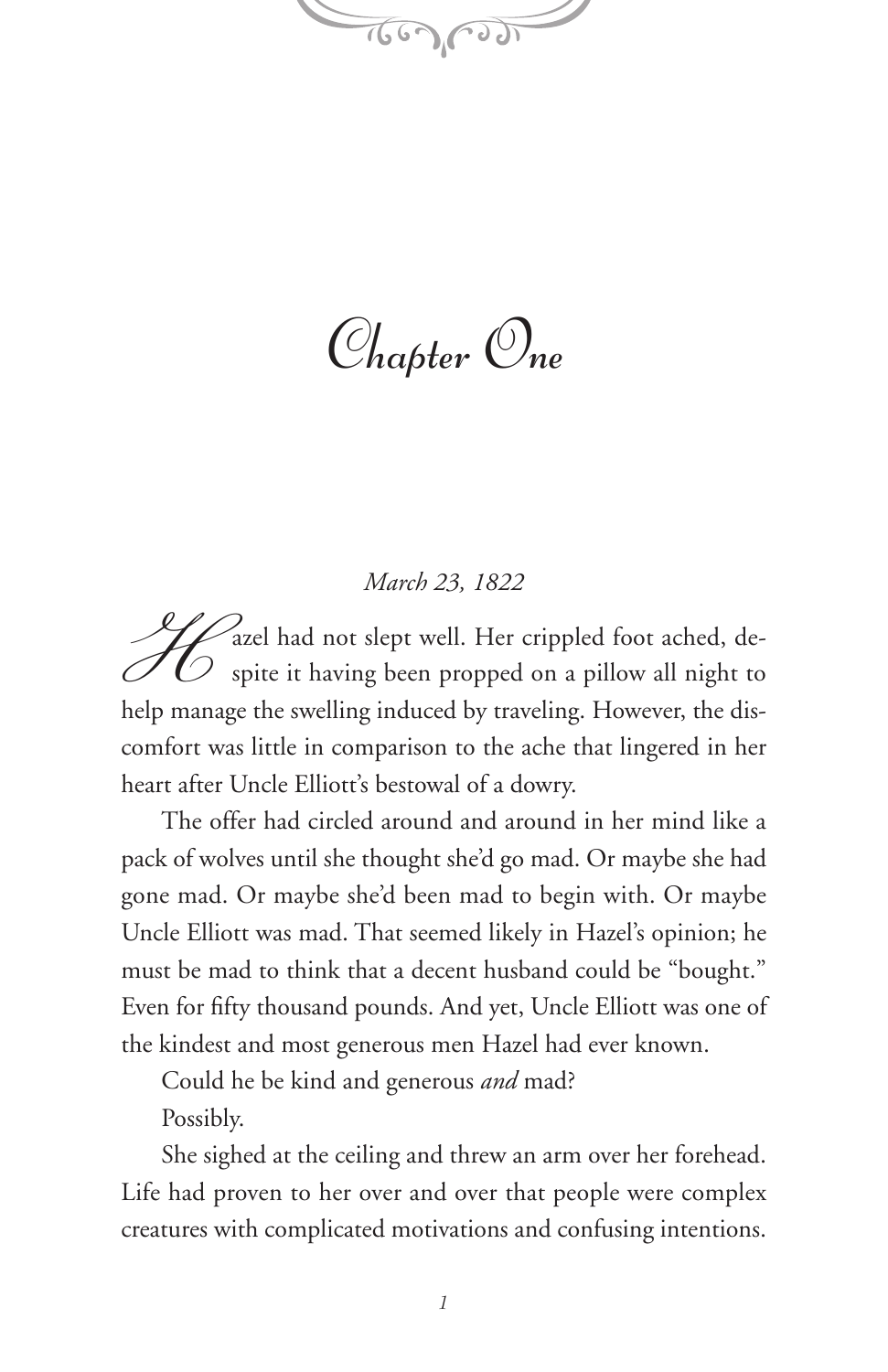Why should Uncle Elliott be spared such humanness? Though prone to the frailties of virtue, as all people were, Uncle Elliott was also part of her *family*.

A family who had routinely overlooked Hazel—why should he be so different?

Discarded by her parents, baited by her twin brother, pitied by her younger sister, and ignored by all of them. Not one of them had ever known her. Not one of them had ever tried. Why should she expect Uncle Elliott to see her any more clearly than they did?

Before yesterday, though, Hazel had thought Uncle Elliott was the family member who understood her best. Apparently, she had been wrong. And, oh, how that hurt.

The sky began to lighten toward dawn, and despite the miserable night's sleep, Hazel kept to her usual schedule of taking an early breakfast. With any luck, eating so early would prevent her from encountering Uncle Elliott until she knew how she should act.

As she dressed for the day, she thought of how just yesterday, the Gold Room, which had been prepared for her stay at Howard House, had seemed bright and elegant; a lovely place to spend the spring holiday between school terms. After Uncle Elliott had presented the dowry, however, Hazel had limped back to the Gold Room and found it tacky and overdone. She had cried herself to sleep in the gaudy room over long-buried dreams.

Morning had not offered as much of a remedy as she'd have liked, and the hurt lingered with her as she made her jerky way through the halls, down the stairs, and into the empty morning room where breakfast had been laid out on the long sideboard that spanned the entire west wall. Hazel was used to being surrounded by students and other teachers most of the time, which made the room feel even emptier.

She chose a soft-boiled egg and a single slice of toast from the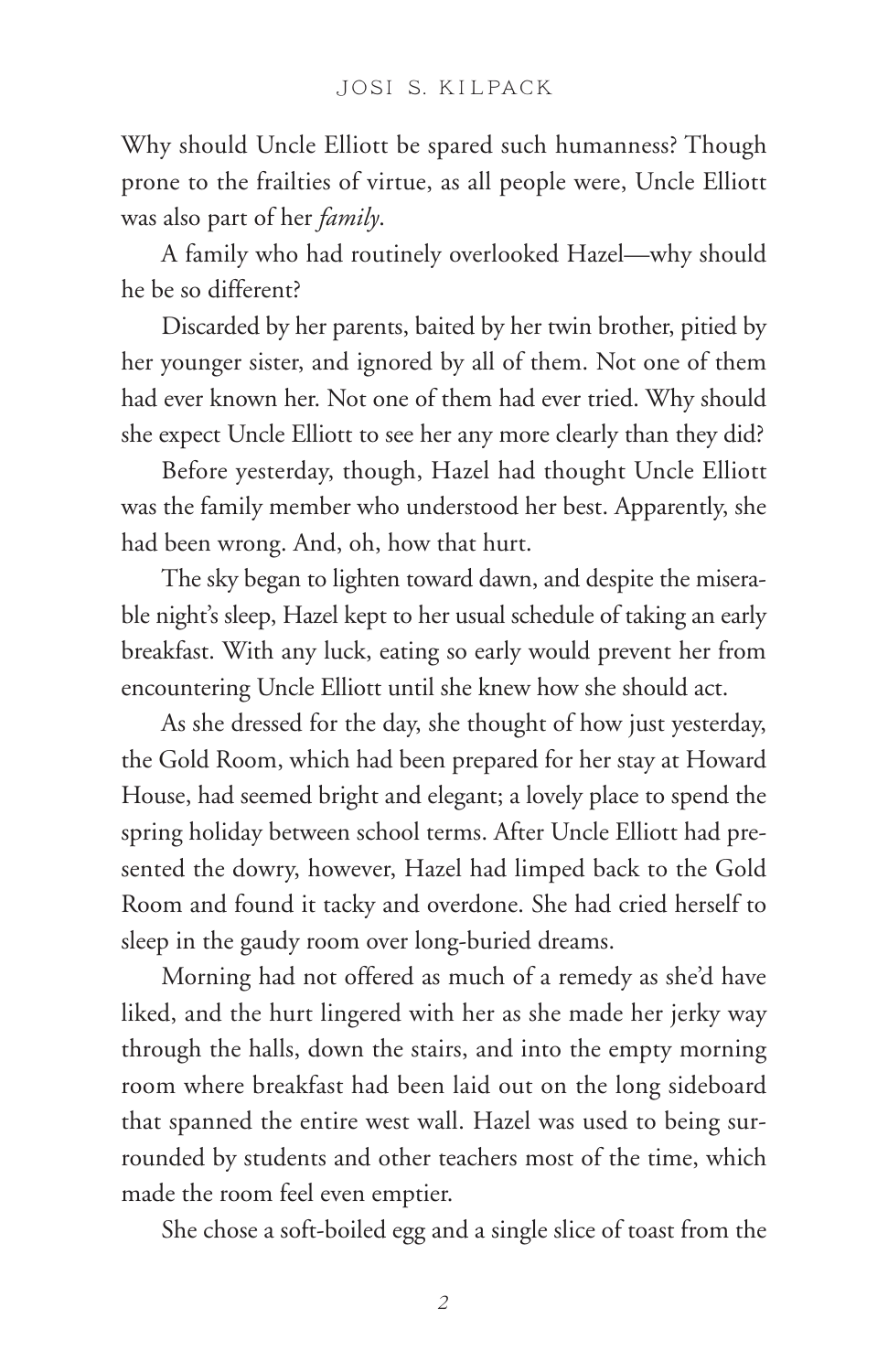

sideboard, then sat in one of the chairs at the long table that faced windows overlooking the Howardsford estate. The picturesque fields of Norfolkshire and countless shades of green still draped in morning mist could have been those of her childhood home in Falconridge some fifteen miles west. She had lived at Falconridge, the Stillman family estate, only until she was six, so her memories of that place were soft and faded.

Hazel looked away from the representation of a life denied her and returned to the task at hand: determining whether to make amends with Uncle Elliott and stay the week as planned, or leave today and return to the teacher dormitories at Cordon Academy and her tiny room on the second floor with a single window roughly the size of her breakfast plate.

Using the edge of her knife, Hazel swiftly sliced the soft-boiled egg in half, shell and all. She used the spoon to scoop the contents of each half of the egg onto the single piece of buttered toast. The liquid yolk soaked into the bread as she mashed the rest of the egg with the back of her fork. She was cutting her first bite and thinking about the long trip back to King's Lynn after she'd only just arrived, when the door to the morning room opened and a darkhaired man with equally dark eyes stepped over the threshold.

They'd never met, but she knew he was Duncan Penhale, her sort-of cousin. Duncan had been raised by Hazel's scandalous Aunt Catherine, whom Hazel had never met either. He had been expected yesterday afternoon, and had Hazel not been unraveled in her room after her conversation with Uncle Elliott, they'd have been formally introduced at dinner. Instead, she'd skipped dinner and wallowed in a rare bout of self-pity.

Duncan took three long steps toward the buffet, saw her, and came to an abrupt stop. He inclined his head, looked at the floor, clasped his hands behind his back like a schoolboy prepared to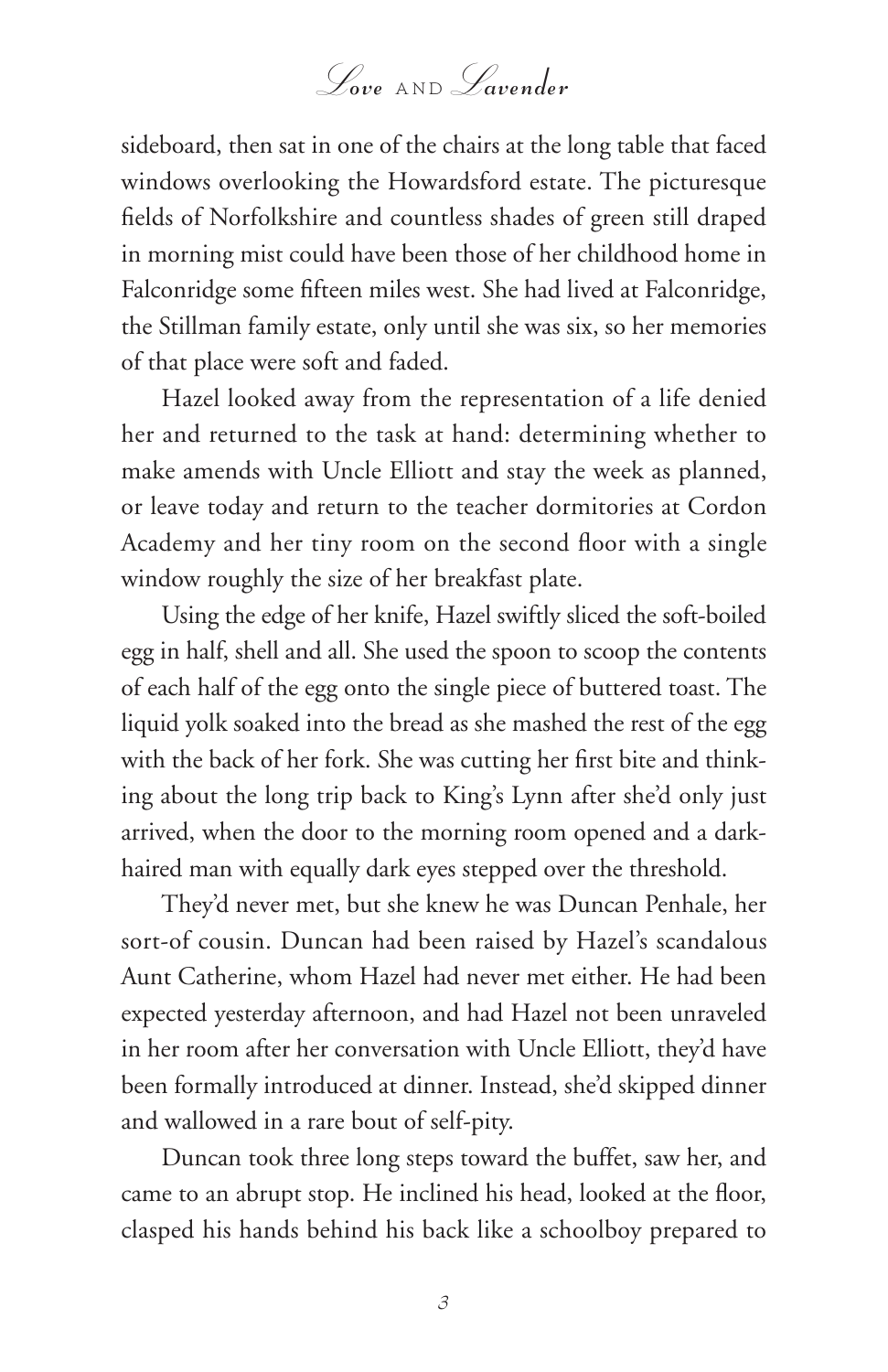give a recitation, and cleared his throat. "Forgive me, ma'am. I had not thought anyone else would be up at six o'clock for breakfast."

*Ma'am?*

"Neither did I," Hazel replied with the same even tone he'd used. "Though you owe me no apology."

He continued to stare at the floor. His boots were not new but showed a recent polish. His trousers and coat were those of a working man, and his dark hair was combed smoothly back from his forehead. The tips reached his back collar with determined curls, the ends not entirely controlled by whatever substance he used to keep his hair in place.

It was not such a bad thing to have something—or, rather, someone—to distract her from the howling thoughts still omnipresent in her mind. Never mind that it was a someone she'd always been curious about.

"You must be Duncan." She smiled at him the way she smiled at new students in hopes of putting them at ease. "I am your cousin, Hazel Stillman." She held out her hand without standing, palm down, and after a moment's hesitation, he crossed the remaining space between them.

Instead of bowing over her hand as she'd expected, he took it as he would a man's, gave two solid pumps, and let go before stepping back with almost military precision. "Duncan Penhale. Nice to meet you, Miss Stillman."

"Please call me Hazel." She heard plenty of "Miss Stillman" at school, though that was preferable to "Ma'am."

"I do not think that appropriate, Miss Stillman. We have only just met."

"But we are cousins."

Duncan shook his head, his gaze still on the floor. "You and I share no blood relation."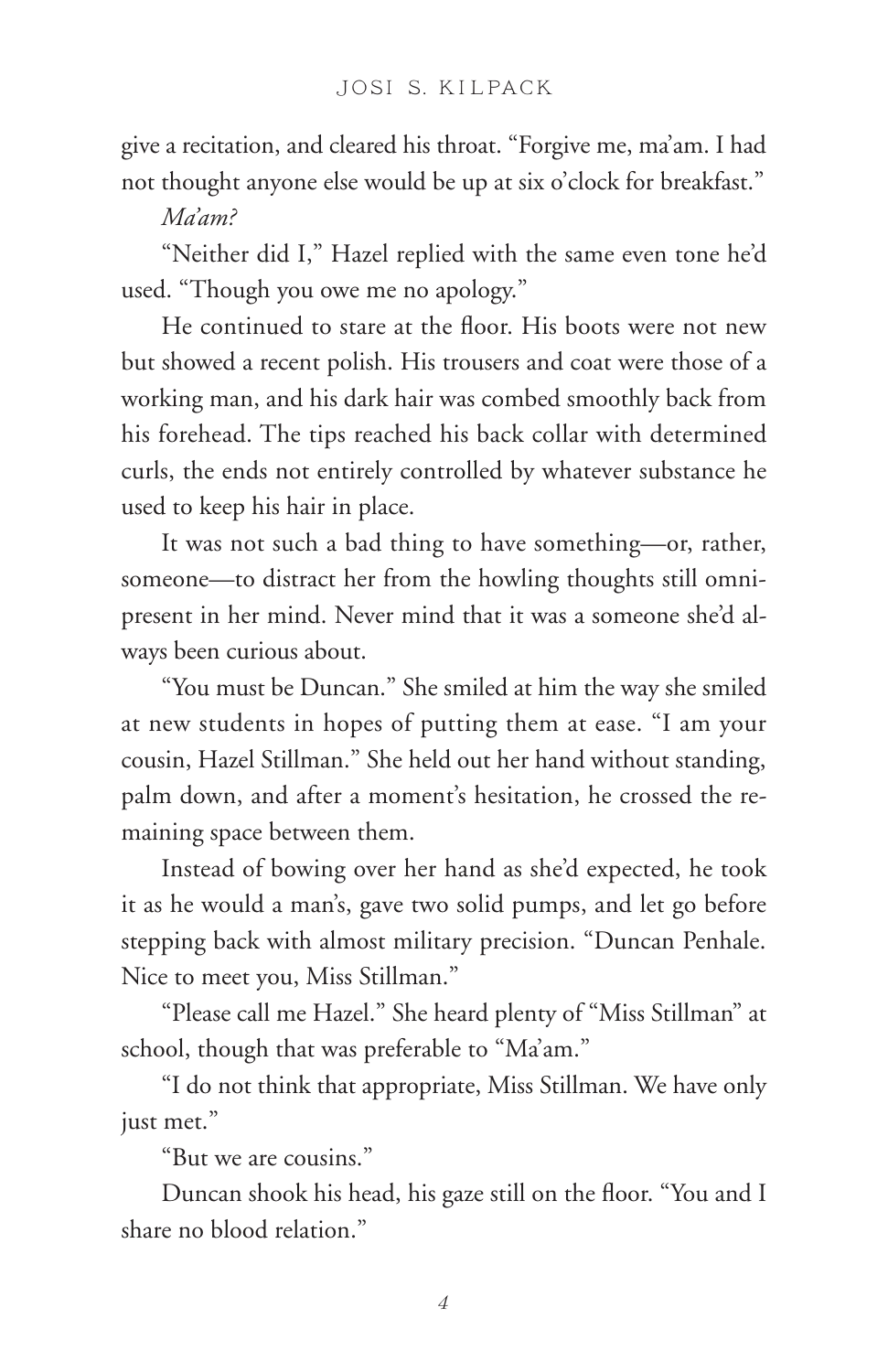Love AND Lavender

The rigid posture and the way he spoke without looking her in the eye reminded Hazel of some of her former students, one in particular. Audrey Mathews had been solitary and analytical in ways that set her apart, though the girl had never minded her isolation. She excelled at mathematics, which had put her and Hazel in accord.

Relying on her skill of reading people rather well and rather quickly, Hazel took a chance and spoke to Duncan in the same upfront way she'd found effective with Audrey. "My mother, Jane, and Catherine, your . . . guardian, were both Uncle Elliott's sisters, and he has been your benefactor just as he's been mine. Therefore, I feel it appropriate for us to continue on a first name basis due to our shared connection. Also, Uncle Elliott considers you his nephew as though you *are* a blood relation."

His tight eyebrows made him appear unconvinced.

"Would it be more comfortable to call me Cousin Hazel?"

"It is a false relational title."

"As I have never met any of my blood cousins and know as much about them as I do you, I think calling one another 'cousin' is appropriate. It at least gives us a distinction between any other person we might address more formally. Does that not seem reasonable?"

Duncan pondered a few moments, then nodded. "That is a reasonable distinction. May I breakfast here, or would you prefer to dine alone?"

Hazel celebrated the victory internally. "I am not opposed to company, *Cousin Duncan*. You are welcome to dine here with me."

He nodded and continued to the sideboard, filled his plate to heaping, and chose the chair two seats away from Hazel. Whereas Hazel's plate contained a single slice of toast with egg, Duncan's plate was full. Hazel did not eat that much food in two days'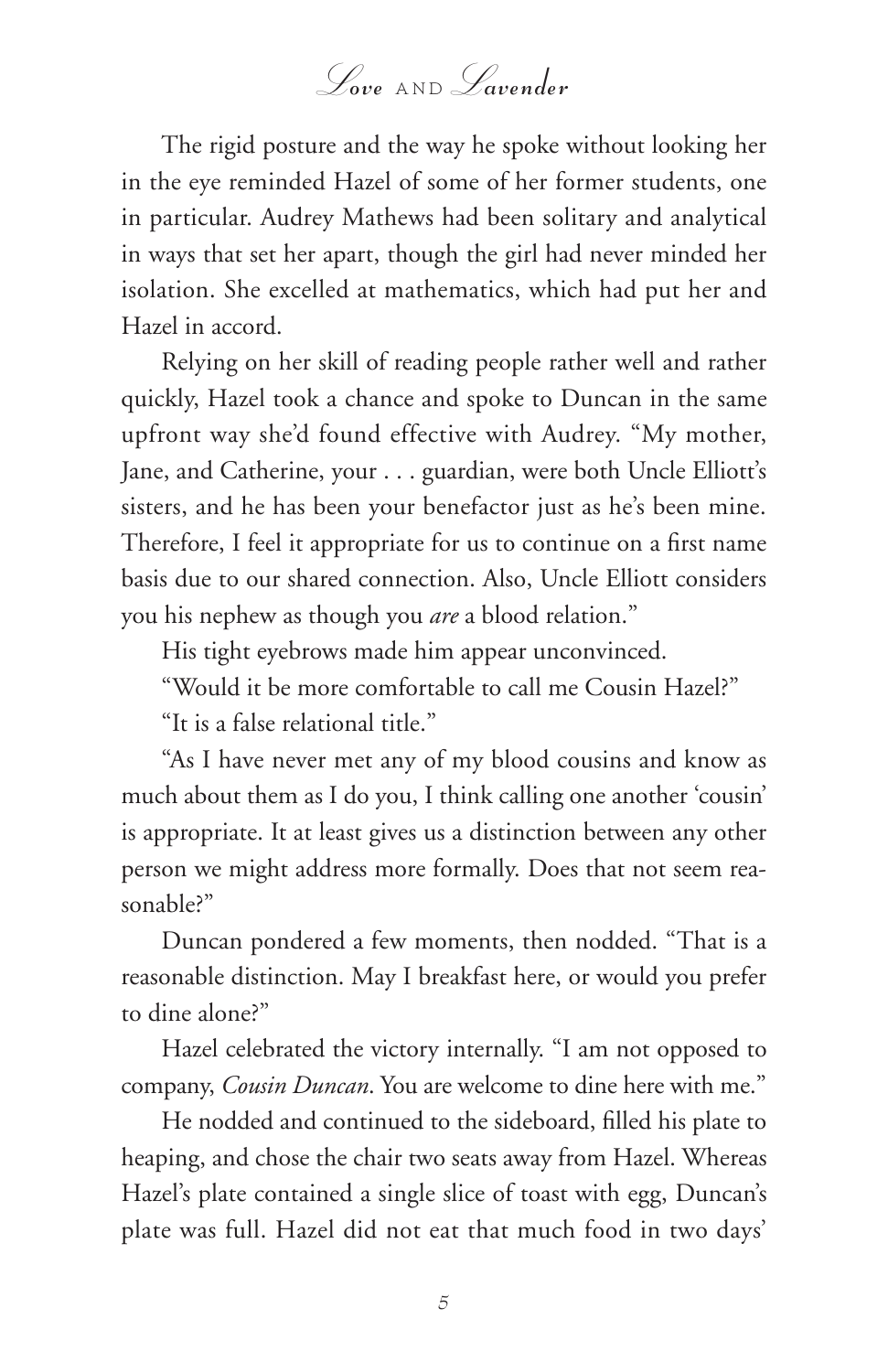## JOSI S. KILPACK

time. She watched the way Duncan focused on his plate, the way he employed his fork and knife to cut exacting bites. He'd chosen three of each item—three links of sausage, three quarters of potato, three hard-boiled eggs, three slices of kidney pie, and three slices of ham. He had not served himself any hash or beans; perhaps those things were difficult to count?

"When did you arrive at Howard House, Cousin Duncan?" she asked when half of his plate had been cleared. He had eaten one slice of pie, followed by potato, ham, sausage, egg. Then he'd started over in the same order.

He finished chewing the egg from his second pass and swallowed before he spoke. "Yesterday afternoon. I shall stay until tomorrow morning at nine o'clock, which is when the carriage will fetch me for the return journey. I do not like to travel." He continued to cut and eat his food, chewing each bite carefully and not talking with his mouth full.

Though Hazel's students were usually gentry of one level or another, she learned a lot about their upbringings by observing their manners when they first arrived. Duncan's manners were excellent—aside from his having shaken her hand instead of bowing over it—and above what Hazel would expect from the son of a laborer raised by a disgraced woman who, though the daughter of a viscount, had abandoned her privilege for reasons Hazel had never been told. Aunt Catherine was not the only scandal in the Mayfield line, but her fall from grace had taken a fair amount of the family reputation with it—people did not give up what she had given up.

"And where do you live, Duncan?"

He swallowed before he answered but still did not look at her. "In an upper apartment of the Burrow Building on Providence Street in Ipswich, number four."

"I have never been to Ipswich," Hazel said conversationally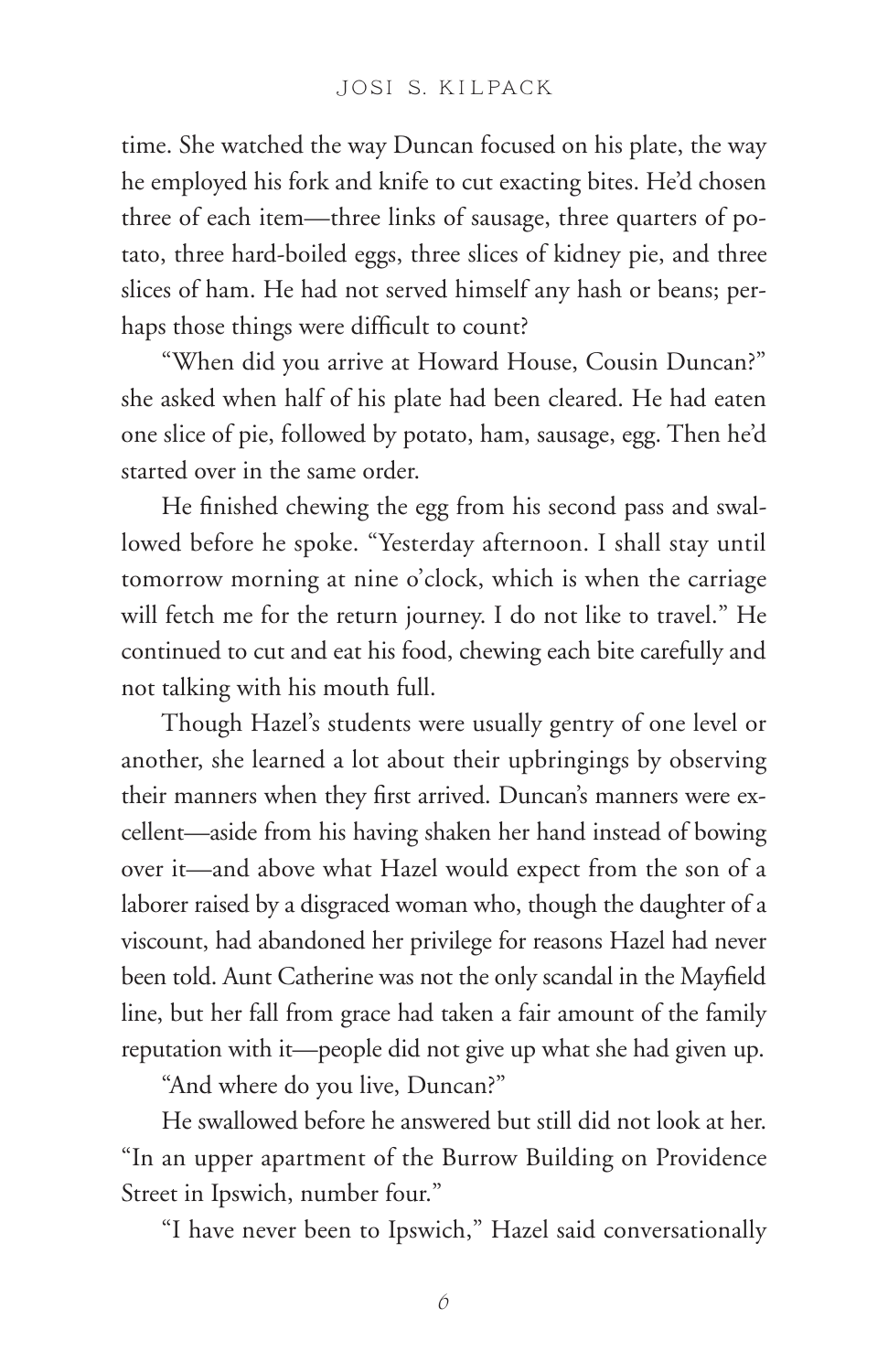Love AND Lavender

after giving adequate pause to allow him to expand, which he did not. "Do you like it there?"

"Yes." He paused in his breakfast, then looked up at her. He held eye contact for only a moment before turning his attention back to his plate. "You live in King's Lynn, the once-famous port city, and you teach mathematics at a school for girls."

Hazel startled slightly. "How did you know?"

"Lord Howardsford told me. He also said you are a twin with your brother, Harold, who was birthed ten minutes after your birth, making you the eldest child of Jane Mayfield and Horace Stillman." He went back to cutting and eating his perfect bites.

"Yes," she said, watching him surreptitiously while taking another bite of her egg on toast, which had gone cold. "I will have you know, however, that I am not only the older twin, but also the smarter, better behaved, and better looking one."

He paused a moment and then lifted his eyes to her chin. He smiled, revealing a dimple in his right cheek and a slight gap between his front teeth that gave him a boyish look that belied his years. "That is a clever answer, Cousin Hazel. I have never met your twin brother and therefore cannot prove whether or not you are joking."

She no longer needed the forced teacher-smile. "Well, then I hope you shall never meet him so that my pronouncement shall remain uncontested."

He held her eyes another moment and then went back to his breakfast.

They were quiet for some time, her eating as slowly as possible in order to prolong her reason for staying in the room. "You also *work* in Ipswich, do you not, Cousin Duncan?"

He nodded and took a drink of his ale. "I am a junior clerk at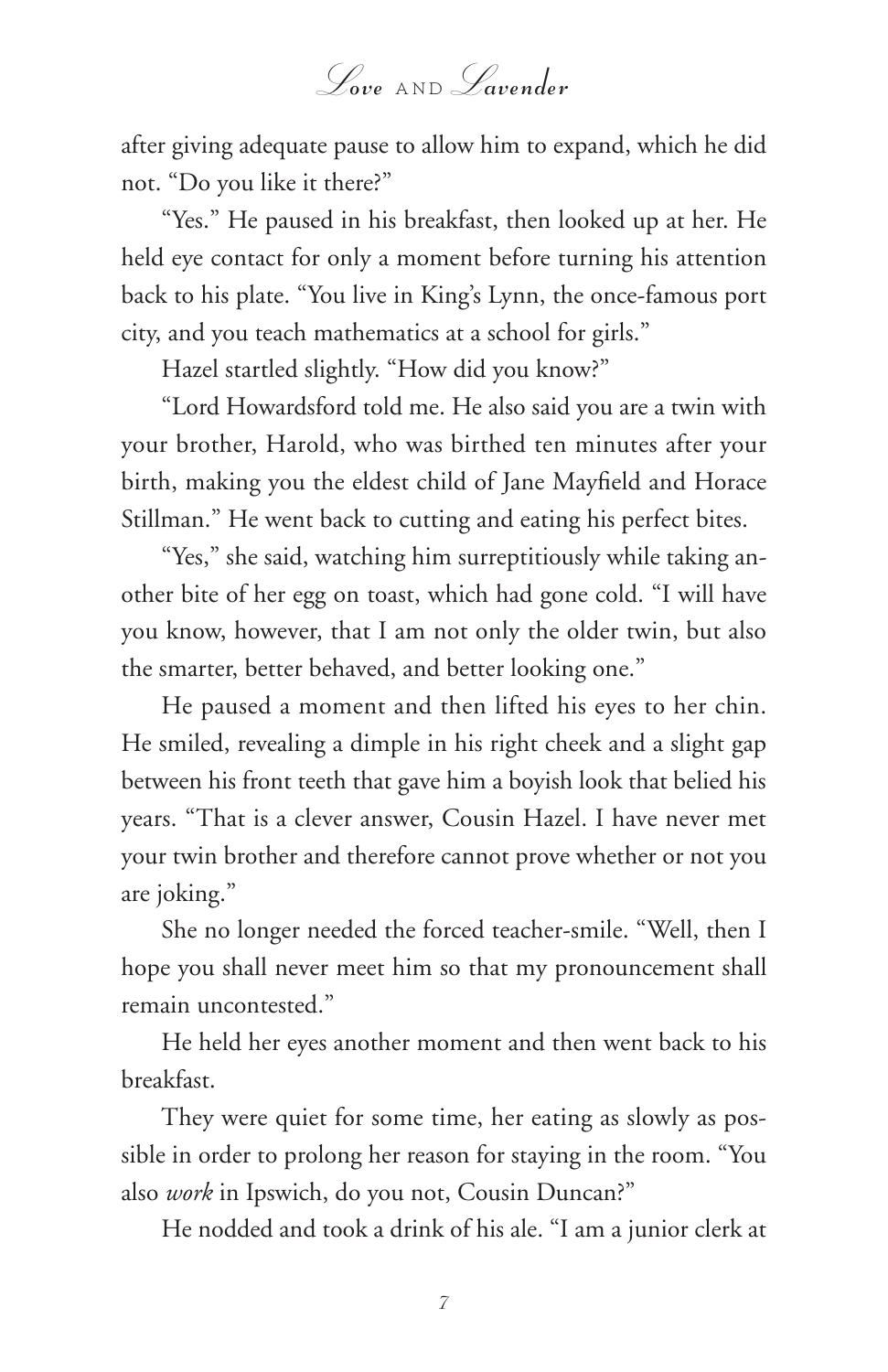Perkins & Cromley Accounting. It occupies office number nine also located in the Burrow Building, which is highly convenient."

"You enjoy numbers, then?"

"Numbers are unchanging and only need formulation to be understood," he said without looking up. "You teach mathematics, which is a rare subject for a girl's school to offer but even more rare for a woman to teach." He looked up. "Do you enjoy numbers?"

"I do like numbers, but I also like teaching. The two of them together is highly satisfying."

Duncan took a bite of ham, paused in his chewing, and then resumed, his jaw moving slowly and carefully while he stared at the table with fierce concentration. Was he counting how many times he chewed?

After he swallowed, he looked up at her, though he did not meet her eye directly, and pointed at the ham on his plate. "You must try this ham, Cousin Hazel." He laid his silverware on the edges of his plate and stood.

"I usually only have an egg on toast for my breakfast."

He moved to the buffet and returned with a piece of ham on a fresh plate without acknowledging that she'd spoken. He set the plate in front of her and nodded toward it as he sat down at the table again. He did not resume his own meal but instead looked expectantly between her and the plate.

Hazel hesitated, then pulled the plate closer to her and cut a bite of ham. She chewed it slowly and swallowed before smiling at him. "It *is* very good."

He nodded, apparently satisfied with her reaction, and returned to his meal. She hesitated before deciding to finish the ham. It *was* quite good, though she was not much of a critic. Most of her meals these last twenty years had been taken in school dining halls—first as a boarded student and then as a teacher. There was little variety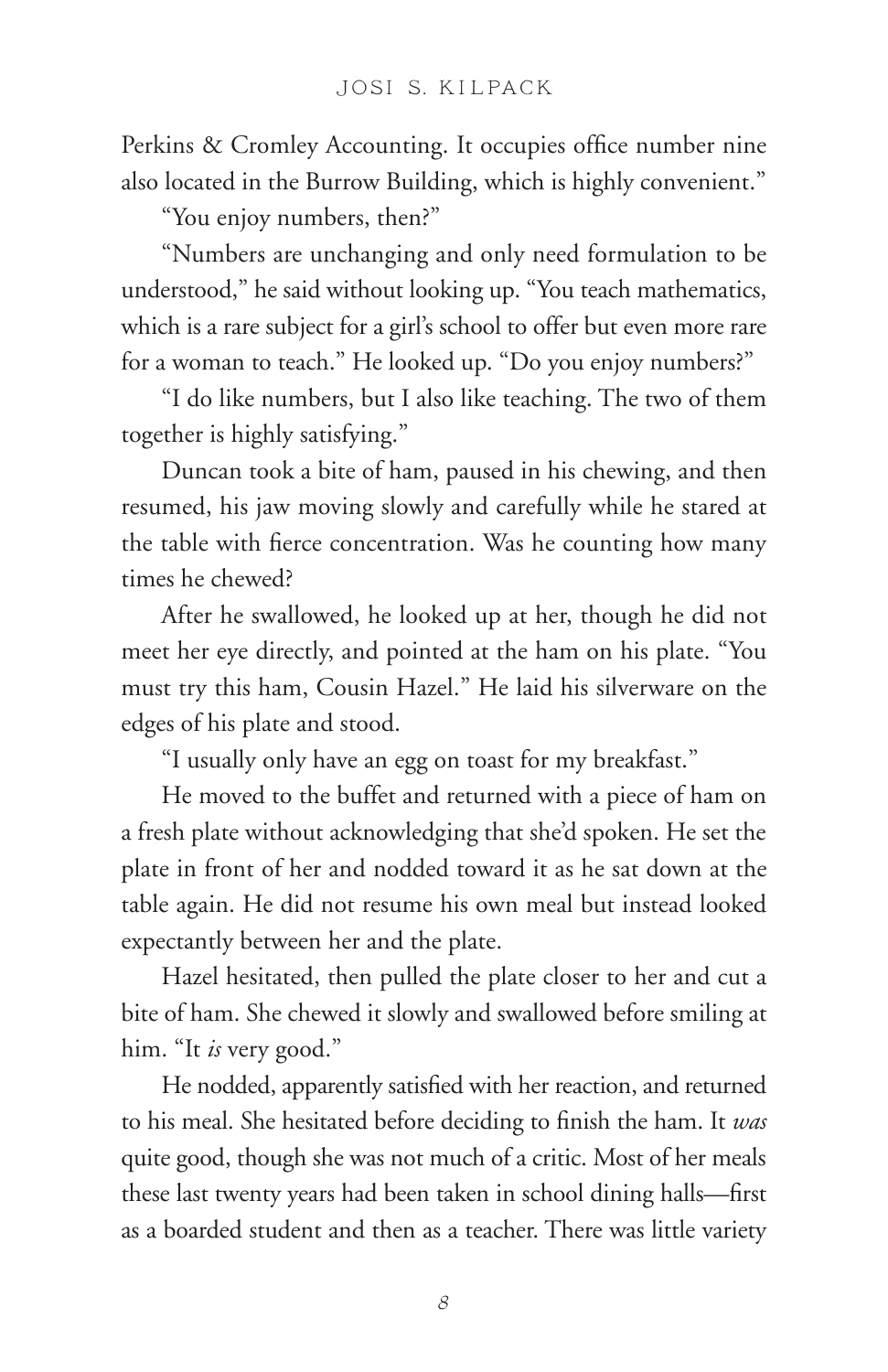## Love AND Lavender

or excitement about the dishes, and over the years, she had come to approach eating with the same rote as sleeping and washing.

"King's Lynn is a fair distance from East Ashlam," Duncan stated.

"Thirty-five miles, I think." The ham tasted better and better with each bite—was it flavored with maple? Who thought of such things like flavoring ham with maple? "I had to wait for the winter term to end before I was able to accept Uncle Elliott's invitation."

Mentioning the invitation reminded her of the reason behind it. Which reminded her that she needed to decide whether or not to stay. Uncle Elliott had hired a private carriage for her journey here, a luxury that had made the trek far more comfortable than it would have been if she'd taken a mail coach that flew across the roads with little consideration to the passengers bouncing around inside like marbles.

It felt presumptuous to expect the same accommodation for the return travel if she left earlier than planned. A public carriage, then. Bounced like a marble. Pressed in among strangers. She would have to pay for the miserable journey herself as well, which would cut into her carefully guarded savings. Had she even brought enough coin with her to cover the expense of a return journey?

"You did not attend dinner last night," Duncan said, drawing her from her thoughts. "Lord Howardsford said you were tired from your journey."

"That was part of my reason for not making an appearance," she said, hearing the tightness in her voice. She eyed her sort-of cousin, wondering if he would be as unfailingly honest as Audrey had always been. It was beastly to take advantage of that possibility, but, well, she felt rather beastly. "What is the purpose of your visit to Howard House, Cousin Duncan?"

He finished chewing and spoke while cutting a bite of his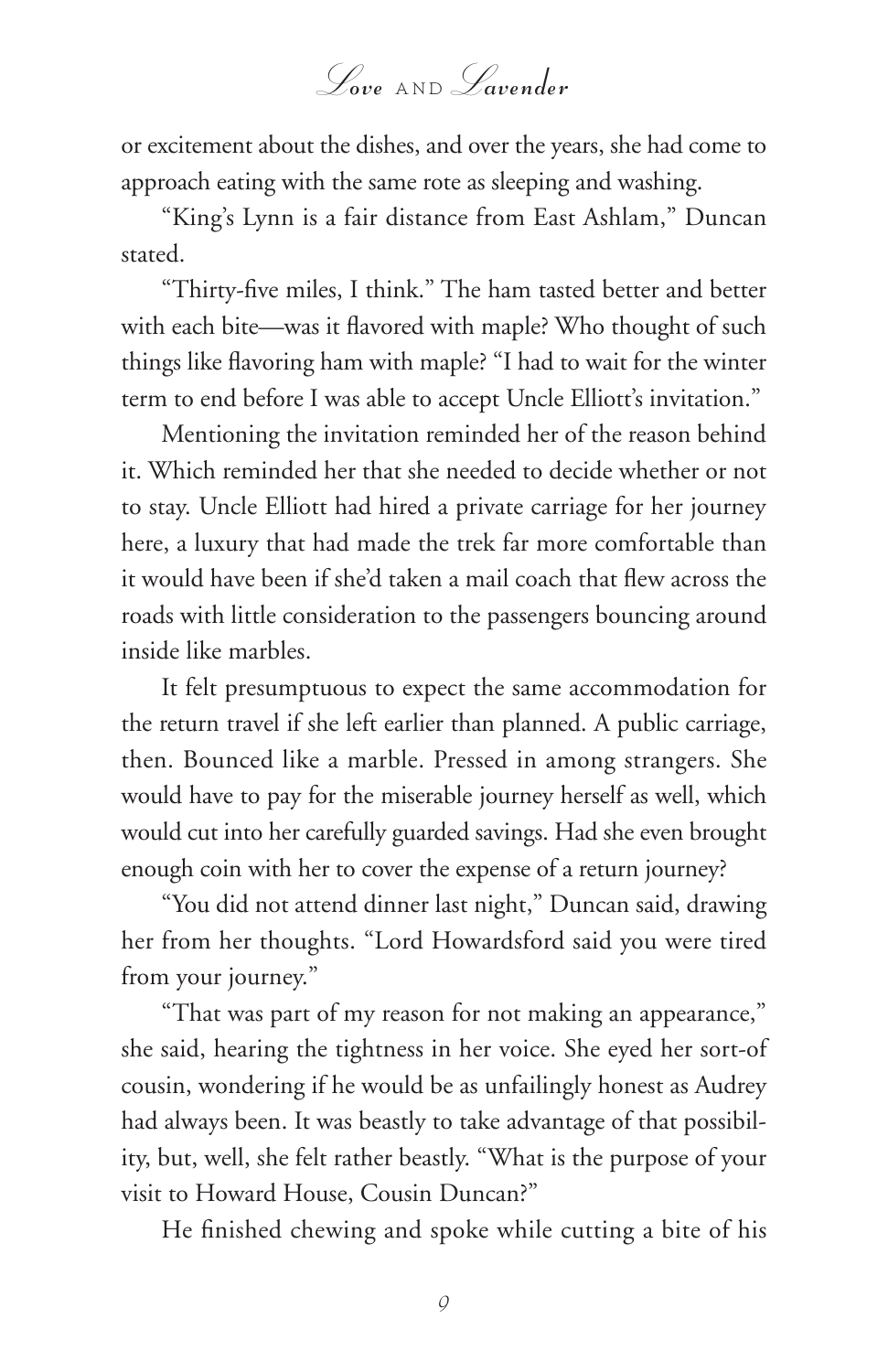last piece of sausage. "Lord Howardsford wanted to tell me about marriage inheritances he has drafted for each of his nieces and nephews—and myself, even though I am no blood relation. He asked me here so we might discuss the inheritance he has designed for me."

Even though she'd asked, she hadn't fully expected such an honest answer. She hesitated before choosing curiosity over manners a second time.

"What was his marriage inheritance for you?"

"Should I marry a woman of gentle birth and appropriate disposition, as approved by Lord Howardsford, the title for the Burrow Building will transfer to me, and I shall be the sole owner of the entire office block." He relayed this without the animation he'd displayed regarding the ham and took the final bite of his sausage.

His inheritance was nowhere near the value of Hazel's dowry, yet it put Duncan in a very different economic position than he was right now. It was generous for Duncan's situation in a similar way that Hazel's dowry was generous for hers. But his inheritance would be his *own*, while Hazel's, because of the patriarchal laws of England, would belong to her hypothetical husband. She tried to tamp down her irritation at such laws by keeping her focus on Duncan's situation.

"Uncle Elliott would purchase the building and deed it into your name?"

"He already owns the Burrow Building and would only need to sign the deed over to me."

Duncan lived *and* worked in a building Uncle Elliott owned? Uncle Elliott had played quite a hand in the organization of Duncan's life, it seemed, and was now trying to manage even more of the details.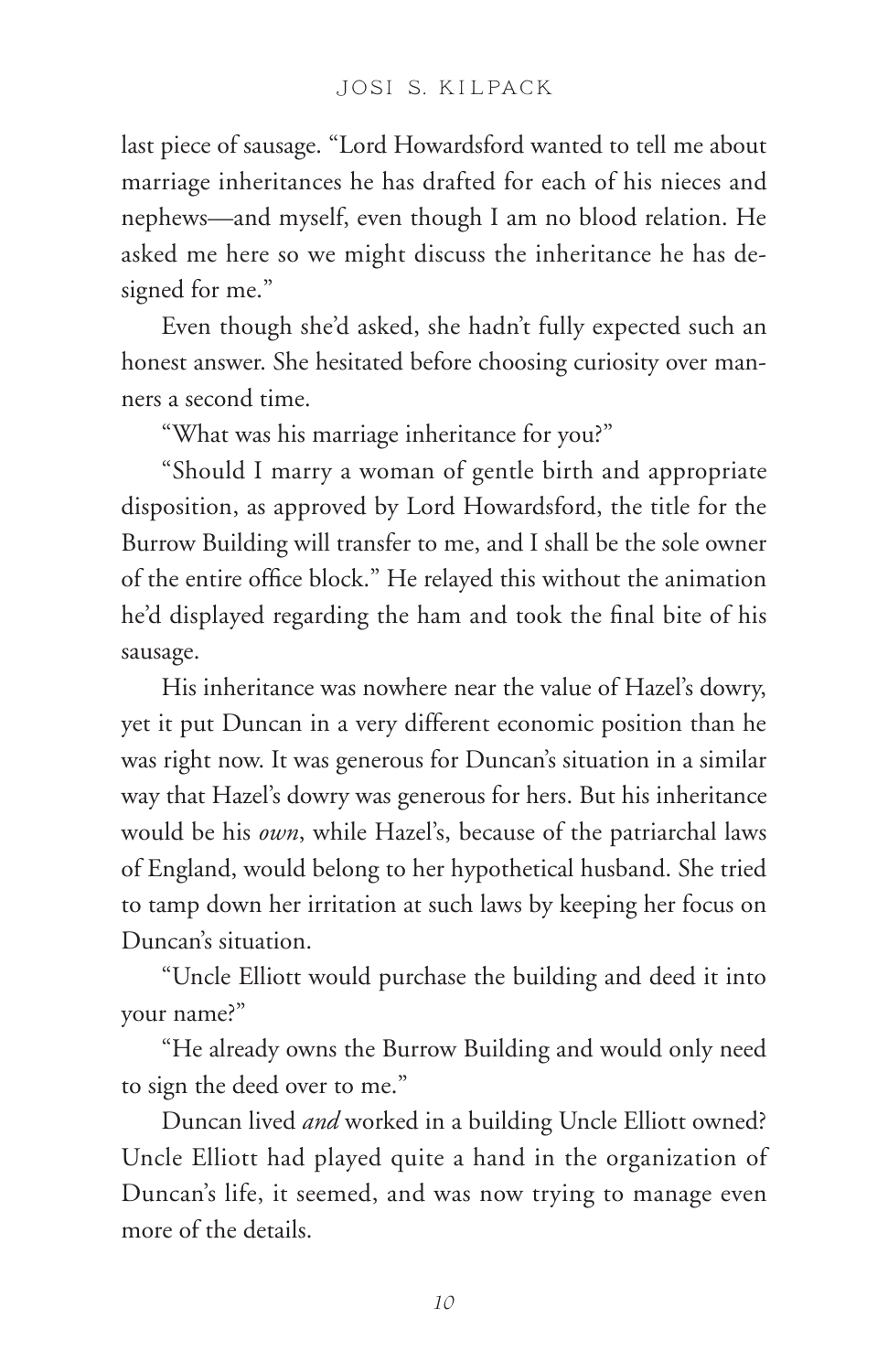Love AND Lavender

"You must be very excited by the prospect of owning the building."

Duncan turned his attention to a hard-boiled egg. "Owning the building would be a grand financial security for me and therefore exciting, yes. But I do not want to marry."

"Why not?"

He speared some egg onto his fork and did not answer until he had sufficiently chewed, savored, and swallowed. "I have been told that I am odd, and a genteel woman would never marry a clerk. I, therefore, do not feel my prospects are high in regard to making an arrangement that would satisfy Lord Howardsford's terms."

Hazel's cheeks turned hot at the ease with which he spoke of the sort of things most people never said out loud.

"What did Uncle Elliott create for you to inherit upon marriage, Cousin Hazel?"

Hazel felt instant offense at the impertinence of his question but immediately saw the hypocrisy. It was only fair that she answer as honestly as he had.

"A dowry," she said flatly. "Fifty thousand pounds." She hadn't said the words out loud until now, and the marvel of it shimmered down her spine. Then the offense shimmered back up to her head where it buzzed like an angry hornet.

Duncan straightened, his shoulders drawing back as he looked at her with wide eyes. "Fifty thousand pounds? That is an incredible sum! Is that in addition to your existing dowry from your parents or is it a combination of the two?"

His enthusiasm was surprising, and a little bit gauche. "I did not have an existing dowry."

His eyes moved back to her chin. "You did not?"

"No one has ever expected I would marry, dowry or not. And my father tended to spend any money that came his way, not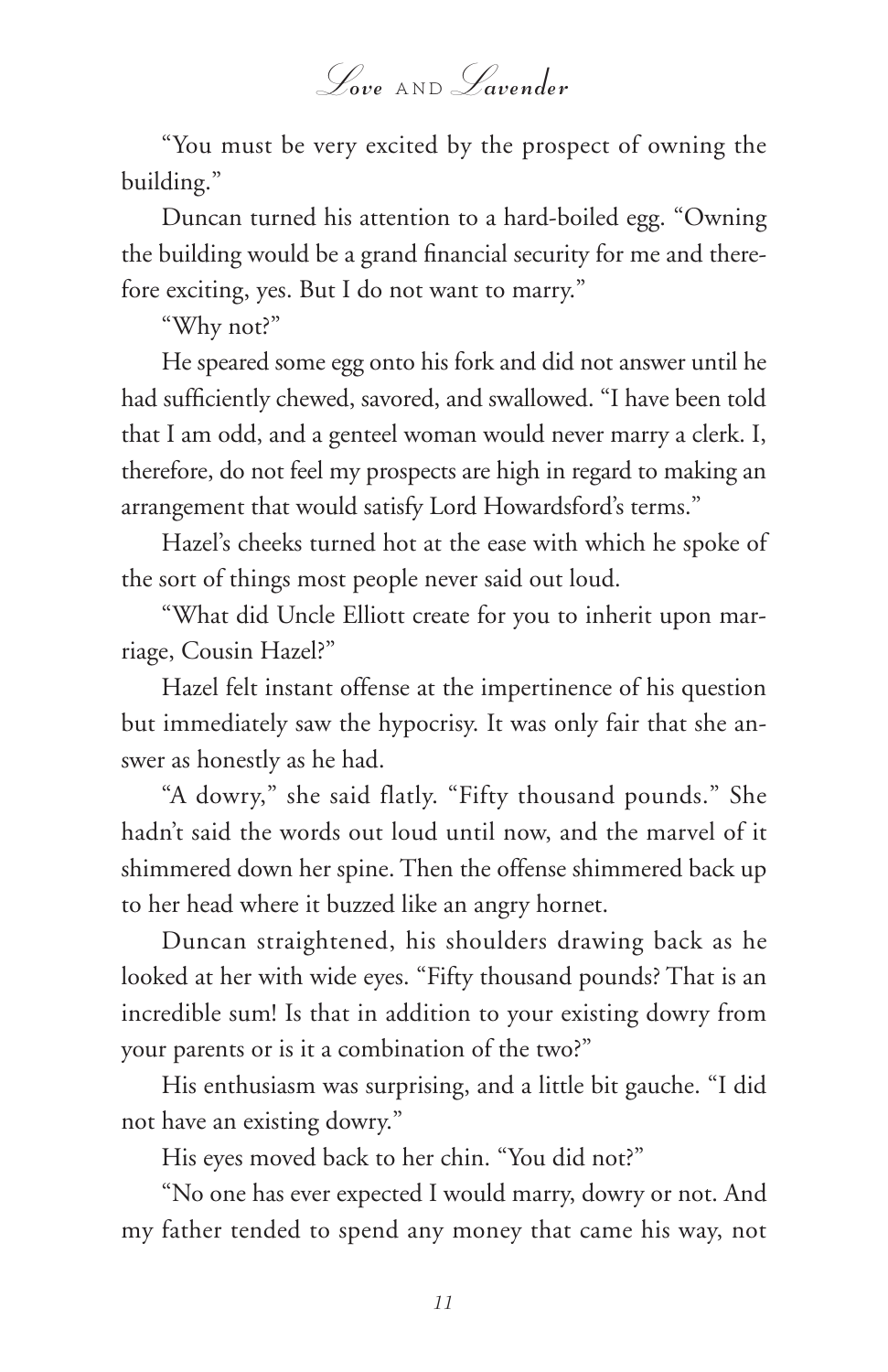set it aside for his children." Harry had followed their father's pattern of not worrying about anyone but himself. Gallant men, the Stillmans.

"No one but Lord Howardsford, you mean."

Hazel pulled her eyebrows together. "What?"

"You said no one has ever expected you would marry, dowry or not, but apparently Lord Howardsford *does* expect you will marry."

Hazel would have laughed out loud, but she was still a gentlewoman. "For fifty thousand dollars, a great many men would marry their horses."

Duncan pulled his eyebrows together as though trying to make sense of her statement.

The pause went on long enough for her to feel awkward. "Never mind," she said, shrugging one shoulder to feign her indifference.

Satisfied with her acknowledgment, Duncan returned his attention to his plate, which was nearly cleared. She finished the last bite of her cold egg on toast and took a sip of cold tea, watching him.

It had been Harry who had told Hazel about Duncan several years ago, when they'd been home from school at the same time—a rare event outside of Christmas holiday.

"Did you know we have an illegitimate cousin?" Harry had said, his eyes wide with fascination as he'd plopped down beside her on her bed where she had been reading *Robinson Crusoe* for the fourth time that week. There was a limited selection of books at Falconridge, and she'd not thought to borrow from the extensive library at St. Mary's before she'd left.

"We do not," she'd said in the authoritative tone she used most often when talking to Harry.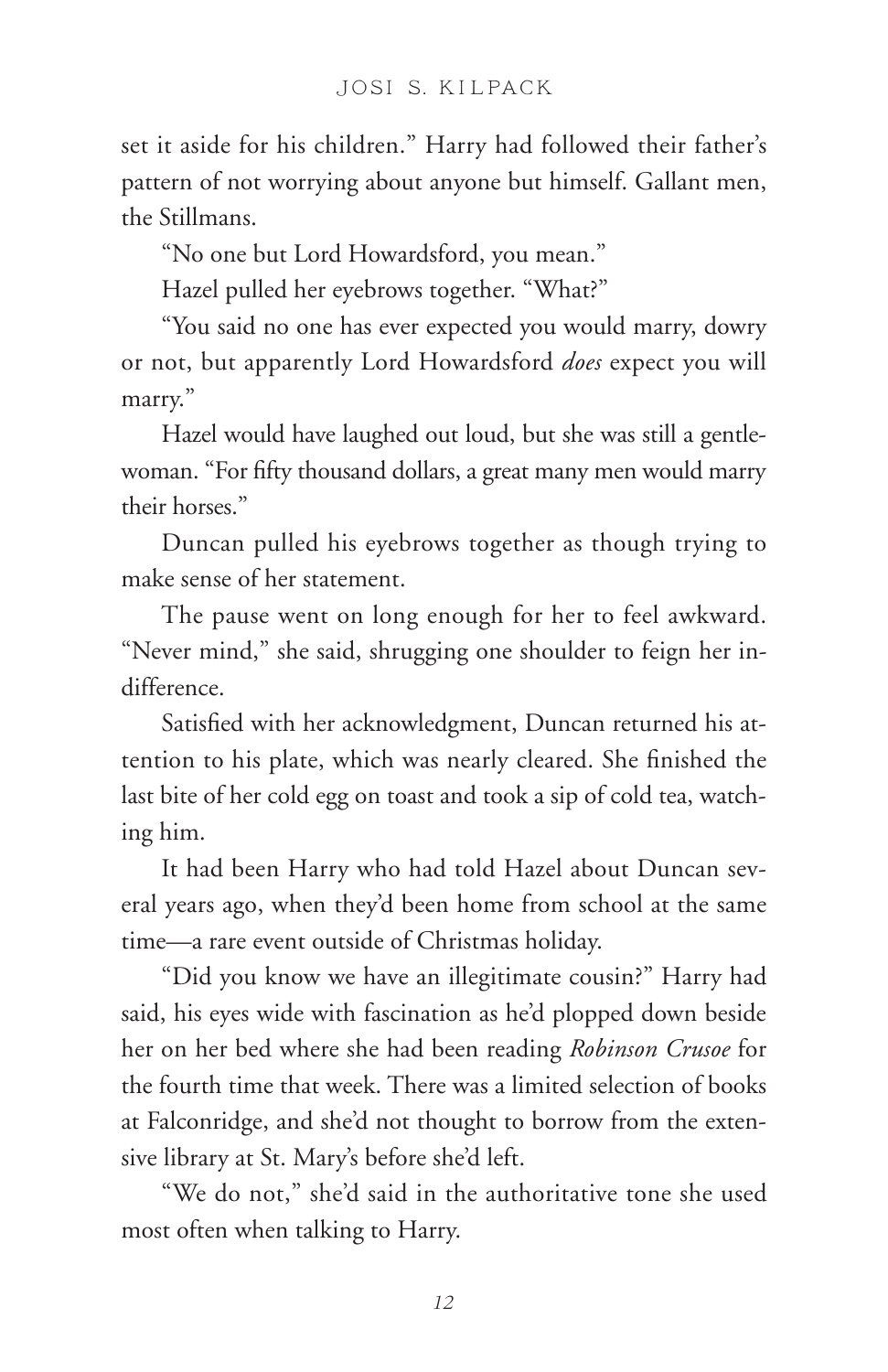Love AND Lavender

"We do." His eyes were bright with anticipation to share his gossip. "I heard Mother talking to Mrs. Moyle about it just now. It seems our Aunt Catherine—she died when we were five years old—took up with a man who already had a child, and Mother called Aunt Catherine 'his mistress.'" Harry had grinned at the delightful scandal. "Catherine promised Uncle Elliott she would marry that man, but she never did, and then *he* died, and she was left with the care of his son, who became *her* ward. He is twenty years old and works as an apprentice clerk in Ipswich. Mother said that Uncle Elliott has paid for all the boy's schooling and helped him find an apprenticeship, and she is furious."

"If the boy's parents were married when he was born, he is not illegitimate," Hazel had said.

"But his father never married Aunt Catherine, and that is how Mother identified the boy to Mrs. Moyle—'Catherine's illegitimate son.'"

How *should* they reference this boy's relationship to their dead aunt? Hazel had wondered. Catherine hadn't been his stepmother, because she'd never married his father. Not wanting to admit she didn't know the answer, Hazel had gone back to her book.

"You are an imbecile, Harry. Why does petty gossip hold such interest to you?"

Harry's cheeks had gone red, and he had grabbed her book and thrown it against the wall, breaking the binding, before jumping off the bed and running from the room while she screamed additional names after him.

Now Hazel watched their "illegitimate" cousin take the last bite of his breakfast and calculated that if he had been twenty years old when she had been eleven, he was thirty-six years old now—the same age as her cousin Peter—and nine years her senior. She wondered what it had been like for Duncan to live in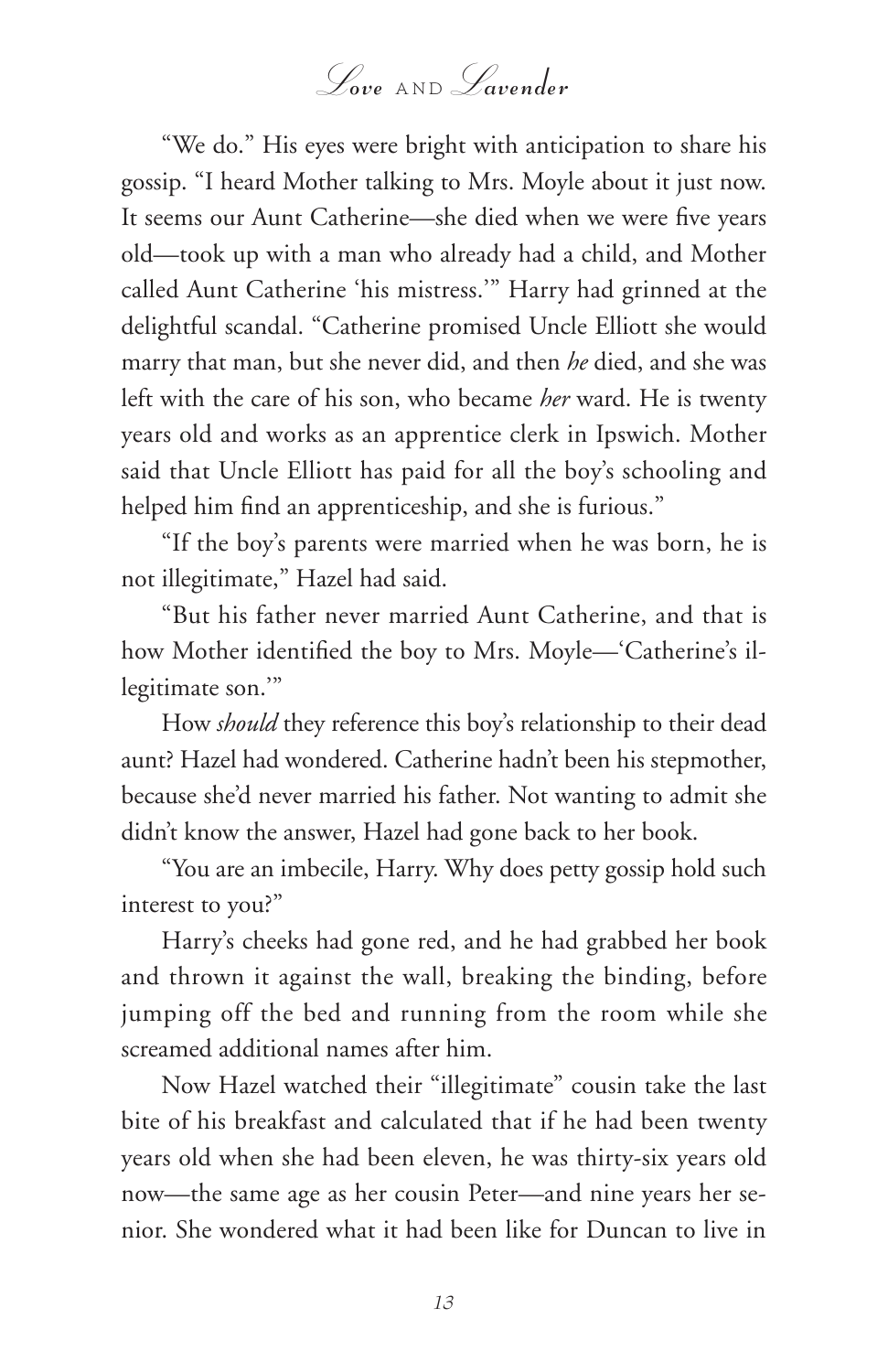rented rooms above shops with a woman who was not his mother. What a strange life.

Duncan took another drink of ale.

Hazel decided to push for more information. "You do not find the requirement of making a genteel match offensive?"

Duncan leaned back in his chair. "Lord Howardsford said that he hopes to help each of us establish what he himself was unable to have in his youth. His hope may have blinded him to reasonable expectations."

"Did you tell him that?"

Duncan shook his head. "As he has always done me such kindness, I did not want to be rude. I was taught to always say thank you when given a gift."

"You had more manners than I did, then," Hazel said, pushing both of her empty plates aside and feeling foolish for having spoken her mind so directly yesterday in light of Duncan's restraint.

Uncle Elliott had paid for Hazel to attend St. Mary's, a more advanced school than her parents could afford, and he'd arranged to have gifts sent at her birthday and Christmastide, even though he had lived in India most of her life. He had come to see her whenever he was in England, and he was the first person to suggest that a specialty boot might be made for her clubbed foot. Walking had required crutches before then. It had been a wonderous thing to walk on two feet like every other nine-year-old girl, even if she still could not run or play.

"You *were* offended by his gift of dowry for you, then?" Duncan asked her.

"Completely." It felt silly to say so. It was not as though she had anything less now than she'd had before. Somehow it felt as though she'd lost something, though. "I have no marriage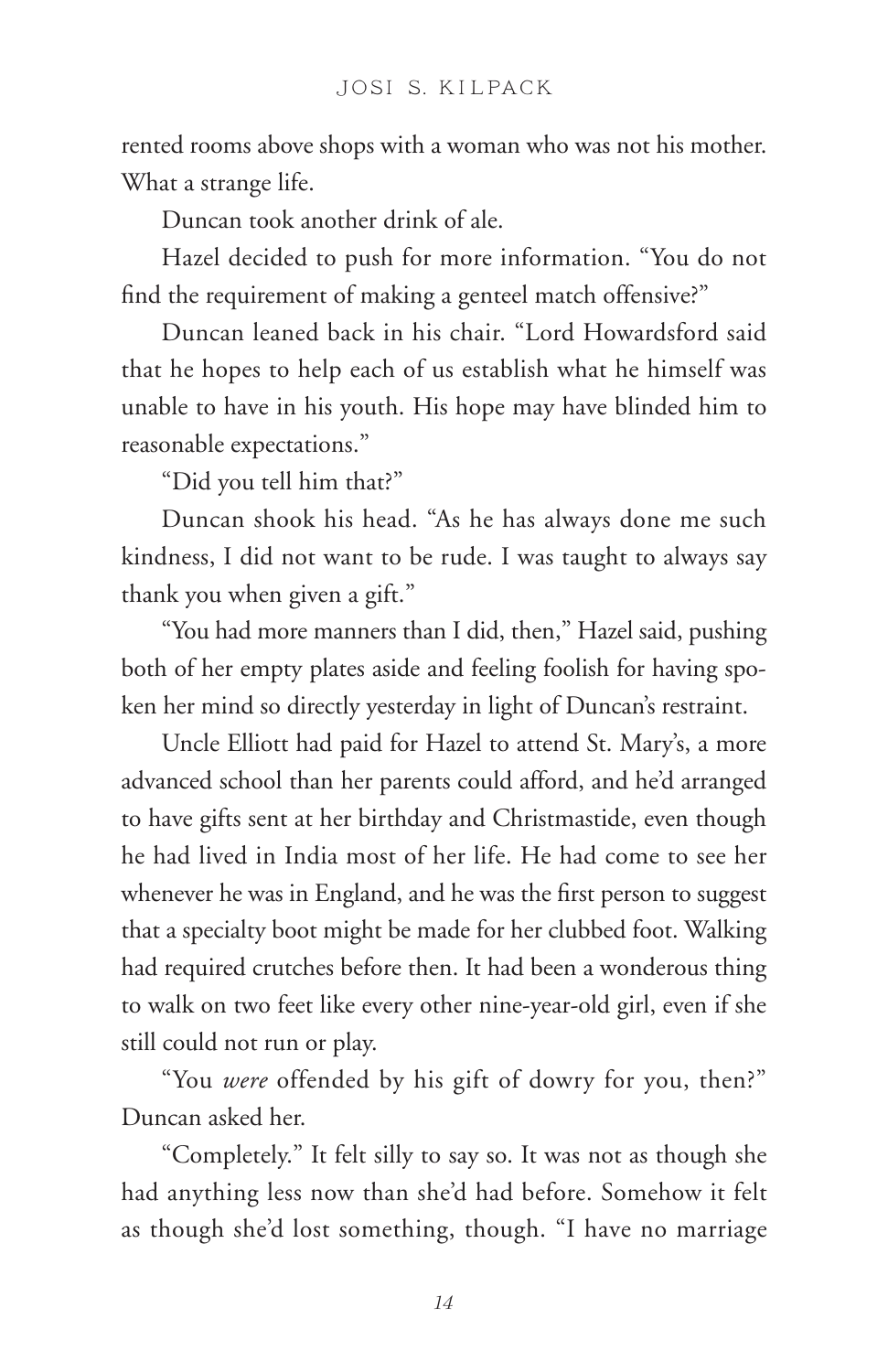Love AND Lavender

prospects, and for Uncle Elliott to try to induce a man to marry me for money was quite . . . painful, really."

"Is your lack of marriage prospects due to your deformed foot?"

Hazel's spine snapped into alignment, and her eyes popped wide. The burn in her cheeks blazed red-hot, and she looked away not only to take a breath and center her thoughts but also to give him ample opportunity to restate his question or apologize. When he did not do either one, she turned back to him and stared at him coldly. He missed the look completely because he was not looking at her.

"Yes, Duncan. My *deformed* foot." Her twisted, grotesque, and mutilated foot that had set the course of her life from the day of her birth.

"Is it so bad? I mean, you can walk, can't you?" He looked around the room. "I see no crutch or bath chair."

Hazel's chest tightened up like planks of a barrel. "I can walk."

"That is *very* good, then," he said with a nod. "As you are of gentle birth, intelligent, and well-featured, a deformed foot is not such a deficit as to interfere with your ability to marry. As there are many men of gentle birth in need of fortunes for one reason or another, you will have no trouble finding a husband."

While Hazel's blood boiled, Duncan finished his ale and then pulled a battered watch from the pocket of his unadorned waistcoat. The footman came in to clear their plates.

"That was a most excellent breakfast," Duncan said, nodding at the stoic footman. He turned his attention to Hazel with an expression free of any awareness of her response to the egregious things he'd said. "I am glad to have met you, Cousin Hazel."

"The pleasure is all mine," she said stiffly. She wanted him to understand that he'd offended her, and yet looking into his innocent expression made her question the right to have been offended.